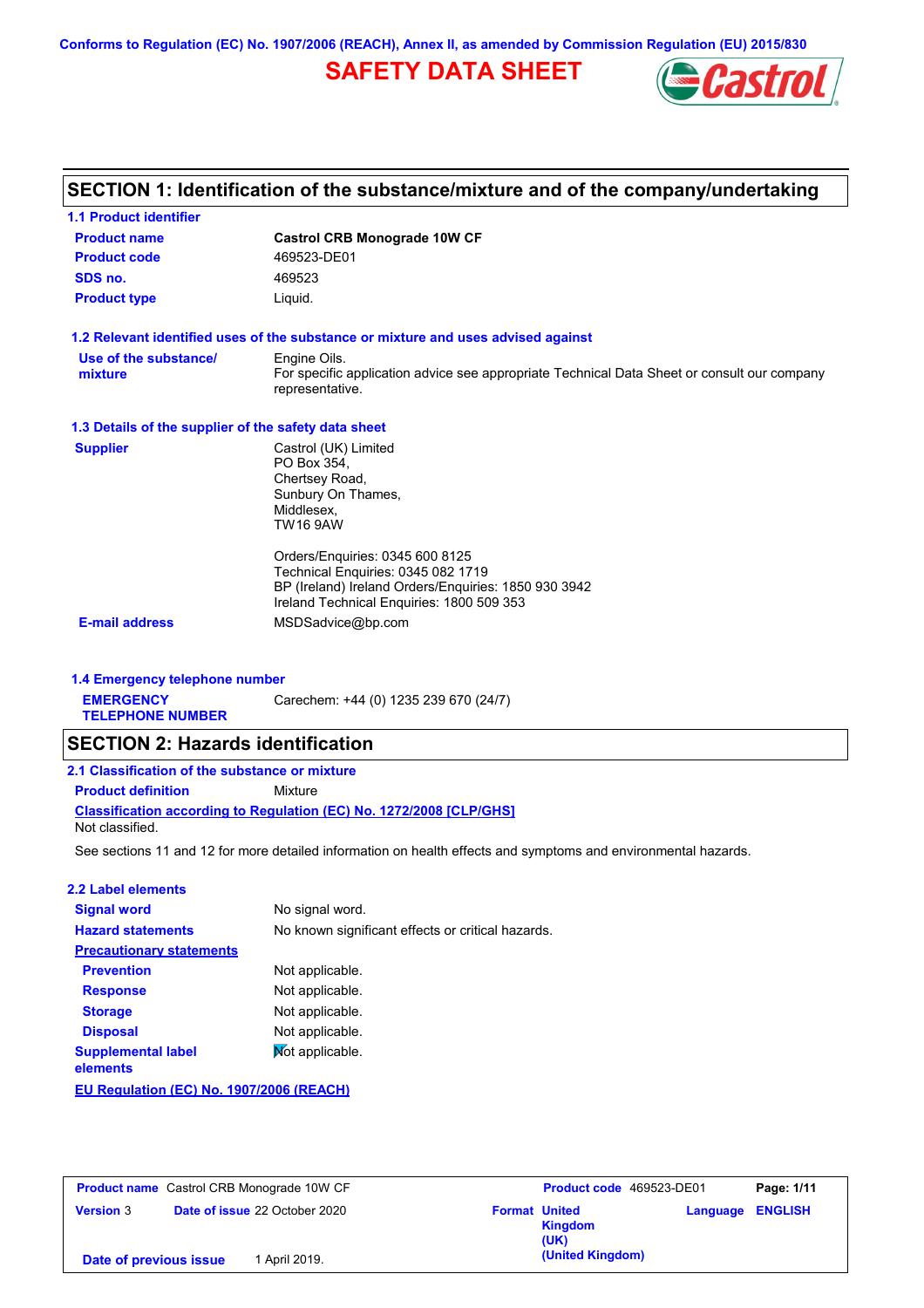# **SECTION 2: Hazards identification**

| <b>Annex XVII - Restrictions</b>                                                                                         | Not applicable.                                                                                               |
|--------------------------------------------------------------------------------------------------------------------------|---------------------------------------------------------------------------------------------------------------|
| on the manufacture.                                                                                                      |                                                                                                               |
| placing on the market                                                                                                    |                                                                                                               |
| and use of certain                                                                                                       |                                                                                                               |
| dangerous substances,                                                                                                    |                                                                                                               |
| mixtures and articles                                                                                                    |                                                                                                               |
| <b>Special packaging requirements</b>                                                                                    |                                                                                                               |
| <b>Containers to be fitted</b><br>with child-resistant<br>fastenings                                                     | Not applicable.                                                                                               |
| <b>Tactile warning of danger</b>                                                                                         | Not applicable.                                                                                               |
| 2.3 Other hazards                                                                                                        |                                                                                                               |
| <b>Results of PBT and vPvB</b><br>assessment                                                                             | Product does not meet the criteria for PBT or vPvB according to Regulation (EC) No. 1907/2006,<br>Annex XIII. |
| <b>Product meets the criteria</b><br>for PBT or vPvB according<br>to Regulation (EC) No.<br><b>1907/2006, Annex XIII</b> | This mixture does not contain any substances that are assessed to be a PBT or a vPvB.                         |
| Other hazards which do                                                                                                   | Defatting to the skin.                                                                                        |
| not result in classification                                                                                             | <b>USED ENGINE OILS</b>                                                                                       |
|                                                                                                                          | Used engine oil may contain hazardous components which have the potential to cause skin                       |
|                                                                                                                          | cancer.                                                                                                       |
|                                                                                                                          | See Toxicological Information, section 11 of this Safety Data Sheet.                                          |
|                                                                                                                          | <b>SECTION 3: Composition/information on ingredients</b>                                                      |
| <b>3.2 Mixtures</b>                                                                                                      |                                                                                                               |

Highly refined base oil (IP 346 DMSO extract < 3%). Proprietary performance additives. Mixture **Product definition**

## **This product does not contain any hazardous ingredients at or above regulated thresholds.**

| <b>SECTION 4: First aid measures</b>      |                                                                                                                                                                                                                                         |  |  |  |  |
|-------------------------------------------|-----------------------------------------------------------------------------------------------------------------------------------------------------------------------------------------------------------------------------------------|--|--|--|--|
| 4.1 Description of first aid measures     |                                                                                                                                                                                                                                         |  |  |  |  |
| <b>Eye contact</b>                        | In case of contact, immediately flush eyes with plenty of water for at least 15 minutes. Eyelids<br>should be held away from the eyeball to ensure thorough rinsing. Check for and remove any<br>contact lenses. Get medical attention. |  |  |  |  |
| <b>Skin contact</b>                       | Wash skin thoroughly with soap and water or use recognised skin cleanser. Remove<br>contaminated clothing and shoes. Wash clothing before reuse. Clean shoes thoroughly before<br>reuse. Get medical attention if irritation develops.  |  |  |  |  |
| <b>Inhalation</b>                         | If inhaled, remove to fresh air. Get medical attention if symptoms occur.                                                                                                                                                               |  |  |  |  |
| <b>Ingestion</b>                          | Do not induce vomiting unless directed to do so by medical personnel. Get medical attention if<br>symptoms occur.                                                                                                                       |  |  |  |  |
| <b>Protection of first-aiders</b>         | No action shall be taken involving any personal risk or without suitable training.                                                                                                                                                      |  |  |  |  |
|                                           | 4.2 Most important symptoms and effects, both acute and delayed                                                                                                                                                                         |  |  |  |  |
|                                           | See Section 11 for more detailed information on health effects and symptoms.                                                                                                                                                            |  |  |  |  |
| <b>Potential acute health effects</b>     |                                                                                                                                                                                                                                         |  |  |  |  |
| <b>Inhalation</b>                         | Vapour inhalation under ambient conditions is not normally a problem due to low vapour<br>pressure.                                                                                                                                     |  |  |  |  |
| <b>Ingestion</b>                          | No known significant effects or critical hazards.                                                                                                                                                                                       |  |  |  |  |
| <b>Skin contact</b>                       | Defatting to the skin. May cause skin dryness and irritation.                                                                                                                                                                           |  |  |  |  |
| <b>Eye contact</b>                        | No known significant effects or critical hazards.                                                                                                                                                                                       |  |  |  |  |
|                                           | Delayed and immediate effects as well as chronic effects from short and long-term exposure                                                                                                                                              |  |  |  |  |
| <b>Inhalation</b>                         | Overexposure to the inhalation of airborne droplets or aerosols may cause irritation of the<br>respiratory tract.                                                                                                                       |  |  |  |  |
| <b>Ingestion</b>                          | Ingestion of large quantities may cause nausea and diarrhoea.                                                                                                                                                                           |  |  |  |  |
| <b>Skin contact</b>                       | Prolonged or repeated contact can defat the skin and lead to irritation and/or dermatitis.                                                                                                                                              |  |  |  |  |
| <b>Eye contact</b>                        | Potential risk of transient stinging or redness if accidental eye contact occurs.                                                                                                                                                       |  |  |  |  |
| Product name Castrol CRB Monograde 10W CF | Product code 469523-DE01<br>Page: 2/11                                                                                                                                                                                                  |  |  |  |  |
| <b>Version 3</b>                          | Date of issue 22 October 2020<br><b>ENGLISH</b><br><b>Format United</b><br>Language<br><b>Kingdom</b><br>(UK)                                                                                                                           |  |  |  |  |
| Date of previous issue                    | (United Kingdom)<br>1 April 2019.                                                                                                                                                                                                       |  |  |  |  |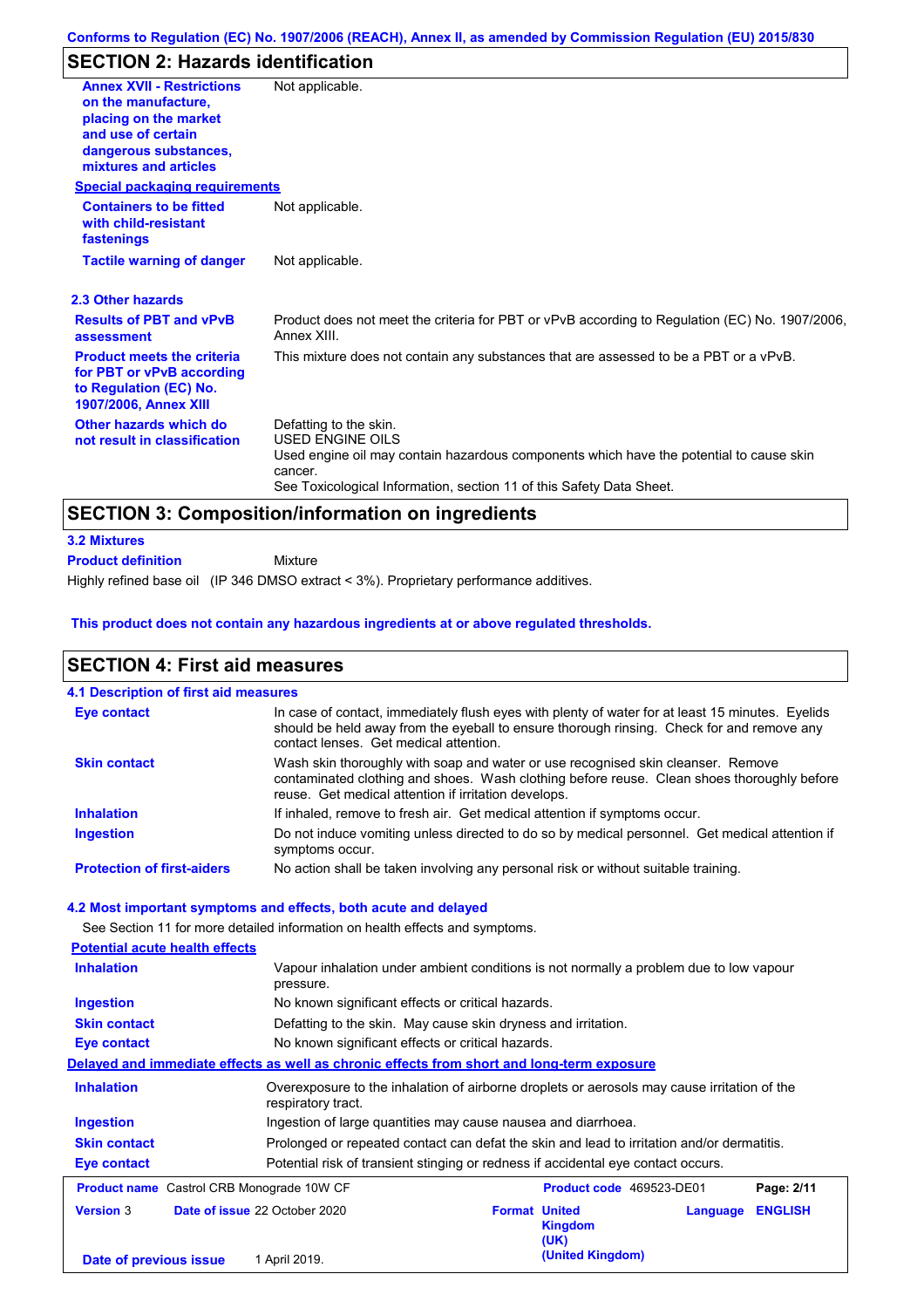# **SECTION 4: First aid measures**

## **4.3 Indication of any immediate medical attention and special treatment needed**

**Notes to physician** Treatment should in general be symptomatic and directed to relieving any effects.  $\mathbf{r}$ 

| <b>SECTION 5: Firefighting measures</b>                   |                                                                                                                                                                                                                                                                                                                                                                   |  |  |
|-----------------------------------------------------------|-------------------------------------------------------------------------------------------------------------------------------------------------------------------------------------------------------------------------------------------------------------------------------------------------------------------------------------------------------------------|--|--|
| 5.1 Extinguishing media                                   |                                                                                                                                                                                                                                                                                                                                                                   |  |  |
| <b>Suitable extinguishing</b><br>media                    | In case of fire, use foam, dry chemical or carbon dioxide extinguisher or spray.                                                                                                                                                                                                                                                                                  |  |  |
| <b>Unsuitable extinguishing</b><br>media                  | Do not use water jet. The use of a water jet may cause the fire to spread by splashing the<br>burning product.                                                                                                                                                                                                                                                    |  |  |
| 5.2 Special hazards arising from the substance or mixture |                                                                                                                                                                                                                                                                                                                                                                   |  |  |
| <b>Hazards from the</b><br>substance or mixture           | In a fire or if heated, a pressure increase will occur and the container may burst.                                                                                                                                                                                                                                                                               |  |  |
| <b>Hazardous combustion</b><br>products                   | Combustion products may include the following:<br>carbon oxides (CO, CO <sub>2</sub> ) (carbon monoxide, carbon dioxide)                                                                                                                                                                                                                                          |  |  |
| 5.3 Advice for firefighters                               |                                                                                                                                                                                                                                                                                                                                                                   |  |  |
| <b>Special precautions for</b><br>fire-fighters           | No action shall be taken involving any personal risk or without suitable training. Promptly<br>isolate the scene by removing all persons from the vicinity of the incident if there is a fire.                                                                                                                                                                    |  |  |
| <b>Special protective</b><br>equipment for fire-fighters  | Fire-fighters should wear appropriate protective equipment and self-contained breathing<br>apparatus (SCBA) with a full face-piece operated in positive pressure mode. Clothing for fire-<br>fighters (including helmets, protective boots and gloves) conforming to European standard EN<br>469 will provide a basic level of protection for chemical incidents. |  |  |

# **SECTION 6: Accidental release measures**

|                                                          | 6.1 Personal precautions, protective equipment and emergency procedures                                                                                                                                                                                                                                                                                                                        |
|----------------------------------------------------------|------------------------------------------------------------------------------------------------------------------------------------------------------------------------------------------------------------------------------------------------------------------------------------------------------------------------------------------------------------------------------------------------|
| For non-emergency<br>personnel                           | No action shall be taken involving any personal risk or without suitable training. Evacuate<br>surrounding areas. Keep unnecessary and unprotected personnel from entering. Do not touch<br>or walk through spilt material. Floors may be slippery; use care to avoid falling. Put on<br>appropriate personal protective equipment.                                                            |
| For emergency responders                                 | If specialised clothing is required to deal with the spillage, take note of any information in<br>Section 8 on suitable and unsuitable materials. See also the information in "For non-<br>emergency personnel".                                                                                                                                                                               |
| <b>6.2 Environmental</b><br>precautions                  | Avoid dispersal of spilt material and runoff and contact with soil, waterways, drains and sewers.<br>Inform the relevant authorities if the product has caused environmental pollution (sewers,<br>waterways, soil or air).                                                                                                                                                                    |
| 6.3 Methods and material for containment and cleaning up |                                                                                                                                                                                                                                                                                                                                                                                                |
| <b>Small spill</b>                                       | Stop leak if without risk. Move containers from spill area. Absorb with an inert material and<br>place in an appropriate waste disposal container. Dispose of via a licensed waste disposal<br>contractor.                                                                                                                                                                                     |
| Large spill                                              | Stop leak if without risk. Move containers from spill area. Prevent entry into sewers, water<br>courses, basements or confined areas. Contain and collect spillage with non-combustible,<br>absorbent material e.g. sand, earth, vermiculite or diatomaceous earth and place in container<br>for disposal according to local regulations. Dispose of via a licensed waste disposal contractor. |
| 6.4 Reference to other<br><b>sections</b>                | See Section 1 for emergency contact information.<br>See Section 5 for firefighting measures.<br>See Section 8 for information on appropriate personal protective equipment.<br>See Section 12 for environmental precautions.<br>See Section 13 for additional waste treatment information.                                                                                                     |

| <b>Product name</b> Castrol CRB Monograde 10W CF  | Product code 469523-DE01                       | Page: 3/11              |
|---------------------------------------------------|------------------------------------------------|-------------------------|
| Date of issue 22 October 2020<br><b>Version 3</b> | <b>Format United</b><br><b>Kingdom</b><br>(UK) | <b>Language ENGLISH</b> |
| 1 April 2019.<br>Date of previous issue           | (United Kingdom)                               |                         |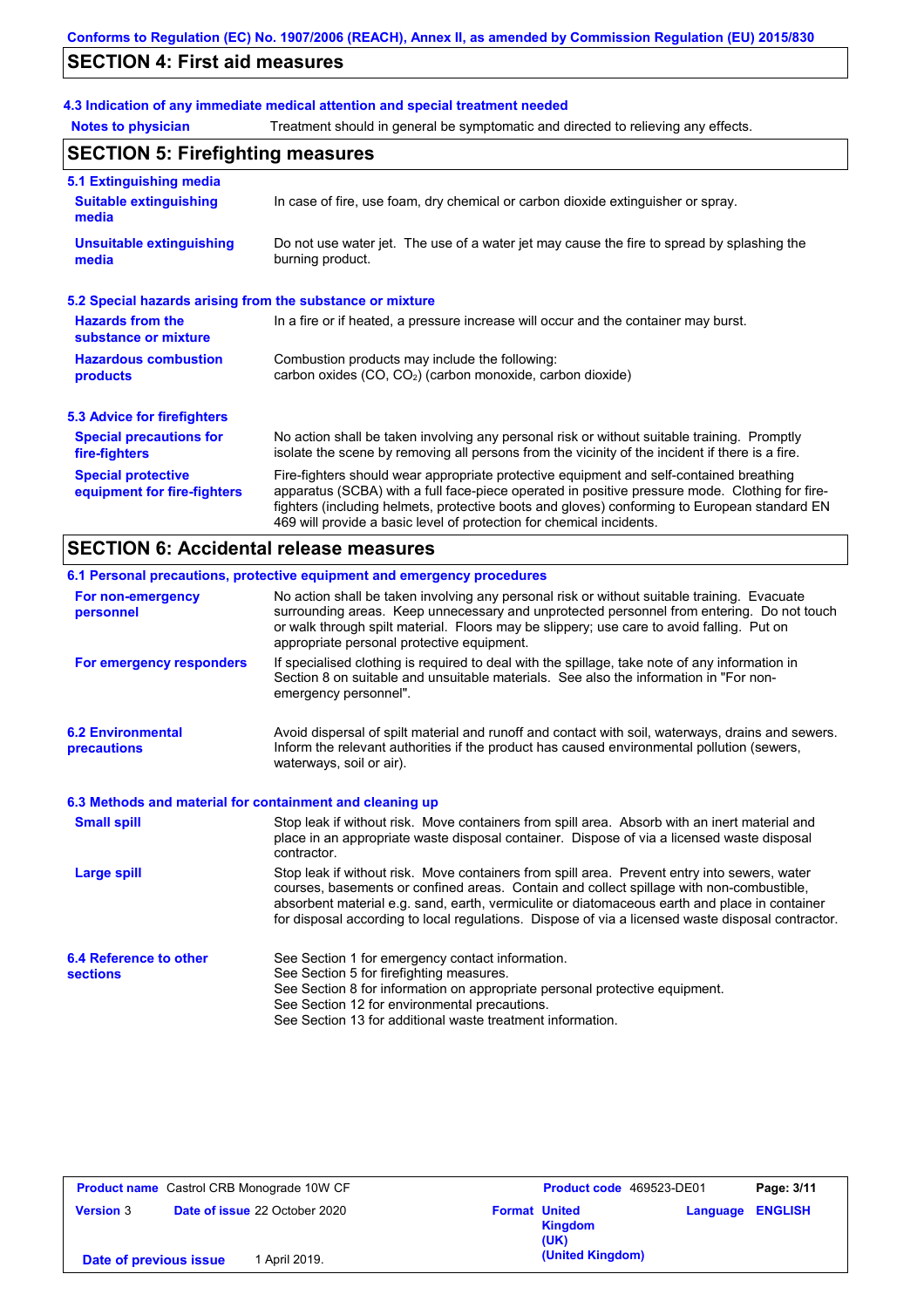## **SECTION 7: Handling and storage**

| 7.1 Precautions for safe handling                                                    |                                                                                                                                                                                                                                                                                                                                                                                                                                                                                          |
|--------------------------------------------------------------------------------------|------------------------------------------------------------------------------------------------------------------------------------------------------------------------------------------------------------------------------------------------------------------------------------------------------------------------------------------------------------------------------------------------------------------------------------------------------------------------------------------|
| <b>Protective measures</b>                                                           | Put on appropriate personal protective equipment.                                                                                                                                                                                                                                                                                                                                                                                                                                        |
| <b>Advice on general</b><br>occupational hygiene                                     | Eating, drinking and smoking should be prohibited in areas where this material is handled.<br>stored and processed. Wash thoroughly after handling. Remove contaminated clothing and<br>protective equipment before entering eating areas. See also Section 8 for additional<br>information on hygiene measures.                                                                                                                                                                         |
| <b>7.2 Conditions for safe</b><br>storage, including any<br><i>incompatibilities</i> | Store in accordance with local regulations. Store in a dry, cool and well-ventilated area, away<br>from incompatible materials (see Section 10). Keep away from heat and direct sunlight. Keep<br>container tightly closed and sealed until ready for use. Containers that have been opened must<br>be carefully resealed and kept upright to prevent leakage. Store and use only in equipment/<br>containers designed for use with this product. Do not store in unlabelled containers. |
| <b>Not suitable</b>                                                                  | Prolonged exposure to elevated temperature                                                                                                                                                                                                                                                                                                                                                                                                                                               |
| 7.3 Specific end use(s)                                                              |                                                                                                                                                                                                                                                                                                                                                                                                                                                                                          |
| <b>Recommendations</b>                                                               | See section 1.2 and Exposure scenarios in annex, if applicable.                                                                                                                                                                                                                                                                                                                                                                                                                          |

## **SECTION 8: Exposure controls/personal protection**

### **8.1 Control parameters**

**Occupational exposure limits** No exposure limit value known.

No exposure limit value known.

Whilst specific OELs for certain components may be shown in this section, other components may be present in any mist, vapour or dust produced. Therefore, the specific OELs may not be applicable to the product as a whole and are provided for guidance only.

**Recommended monitoring procedures** If this product contains ingredients with exposure limits, personal, workplace atmosphere or biological monitoring may be required to determine the effectiveness of the ventilation or other control measures and/or the necessity to use respiratory protective equipment. Reference should be made to monitoring standards, such as the following: European Standard EN 689 (Workplace atmospheres - Guidance for the assessment of exposure by inhalation to chemical agents for comparison with limit values and measurement strategy) European Standard EN 14042 (Workplace atmospheres - Guide for the application and use of procedures for the assessment of exposure to chemical and biological agents) European Standard EN 482 (Workplace atmospheres - General requirements for the performance of procedures for the measurement of chemical agents) Reference to national guidance documents for methods for the determination of hazardous substances will also be required.

## **Derived No Effect Level**

No DNELs/DMELs available.

#### **Predicted No Effect Concentration**

No PNECs available

### **8.2 Exposure controls**

| <b>Appropriate engineering</b><br><b>controls</b> | Provide exhaust ventilation or other engineering controls to keep the relevant airborne<br>concentrations below their respective occupational exposure limits.<br>All activities involving chemicals should be assessed for their risks to health, to ensure<br>exposures are adequately controlled. Personal protective equipment should only be considered<br>after other forms of control measures (e.g. engineering controls) have been suitably evaluated.<br>Personal protective equipment should conform to appropriate standards, be suitable for use, be<br>kept in good condition and properly maintained.<br>Your supplier of personal protective equipment should be consulted for advice on selection and<br>appropriate standards. For further information contact your national organisation for standards.<br>The final choice of protective equipment will depend upon a risk assessment. It is important to<br>ensure that all items of personal protective equipment are compatible. |                                                |          |                |
|---------------------------------------------------|---------------------------------------------------------------------------------------------------------------------------------------------------------------------------------------------------------------------------------------------------------------------------------------------------------------------------------------------------------------------------------------------------------------------------------------------------------------------------------------------------------------------------------------------------------------------------------------------------------------------------------------------------------------------------------------------------------------------------------------------------------------------------------------------------------------------------------------------------------------------------------------------------------------------------------------------------------------------------------------------------------|------------------------------------------------|----------|----------------|
| <b>Individual protection measures</b>             |                                                                                                                                                                                                                                                                                                                                                                                                                                                                                                                                                                                                                                                                                                                                                                                                                                                                                                                                                                                                         |                                                |          |                |
| <b>Hygiene measures</b>                           | Wash hands, forearms and face thoroughly after handling chemical products, before eating,<br>smoking and using the lavatory and at the end of the working period. Ensure that eyewash<br>stations and safety showers are close to the workstation location.                                                                                                                                                                                                                                                                                                                                                                                                                                                                                                                                                                                                                                                                                                                                             |                                                |          |                |
| <b>Respiratory protection</b>                     | In case of insufficient ventilation, wear suitable respiratory equipment.<br>The correct choice of respiratory protection depends upon the chemicals being handled, the<br>conditions of work and use, and the condition of the respiratory equipment. Safety procedures<br>should be developed for each intended application. Respiratory protection equipment should<br>therefore be chosen in consultation with the supplier/manufacturer and with a full assessment<br>of the working conditions.                                                                                                                                                                                                                                                                                                                                                                                                                                                                                                   |                                                |          |                |
| <b>Product name</b> Castrol CRB Monograde 10W CF  |                                                                                                                                                                                                                                                                                                                                                                                                                                                                                                                                                                                                                                                                                                                                                                                                                                                                                                                                                                                                         | Product code 469523-DE01                       |          | Page: 4/11     |
| <b>Version 3</b><br>Date of issue 22 October 2020 |                                                                                                                                                                                                                                                                                                                                                                                                                                                                                                                                                                                                                                                                                                                                                                                                                                                                                                                                                                                                         | <b>Format United</b><br><b>Kingdom</b><br>(UK) | Language | <b>ENGLISH</b> |
| Date of previous issue                            | 1 April 2019.                                                                                                                                                                                                                                                                                                                                                                                                                                                                                                                                                                                                                                                                                                                                                                                                                                                                                                                                                                                           | (United Kingdom)                               |          |                |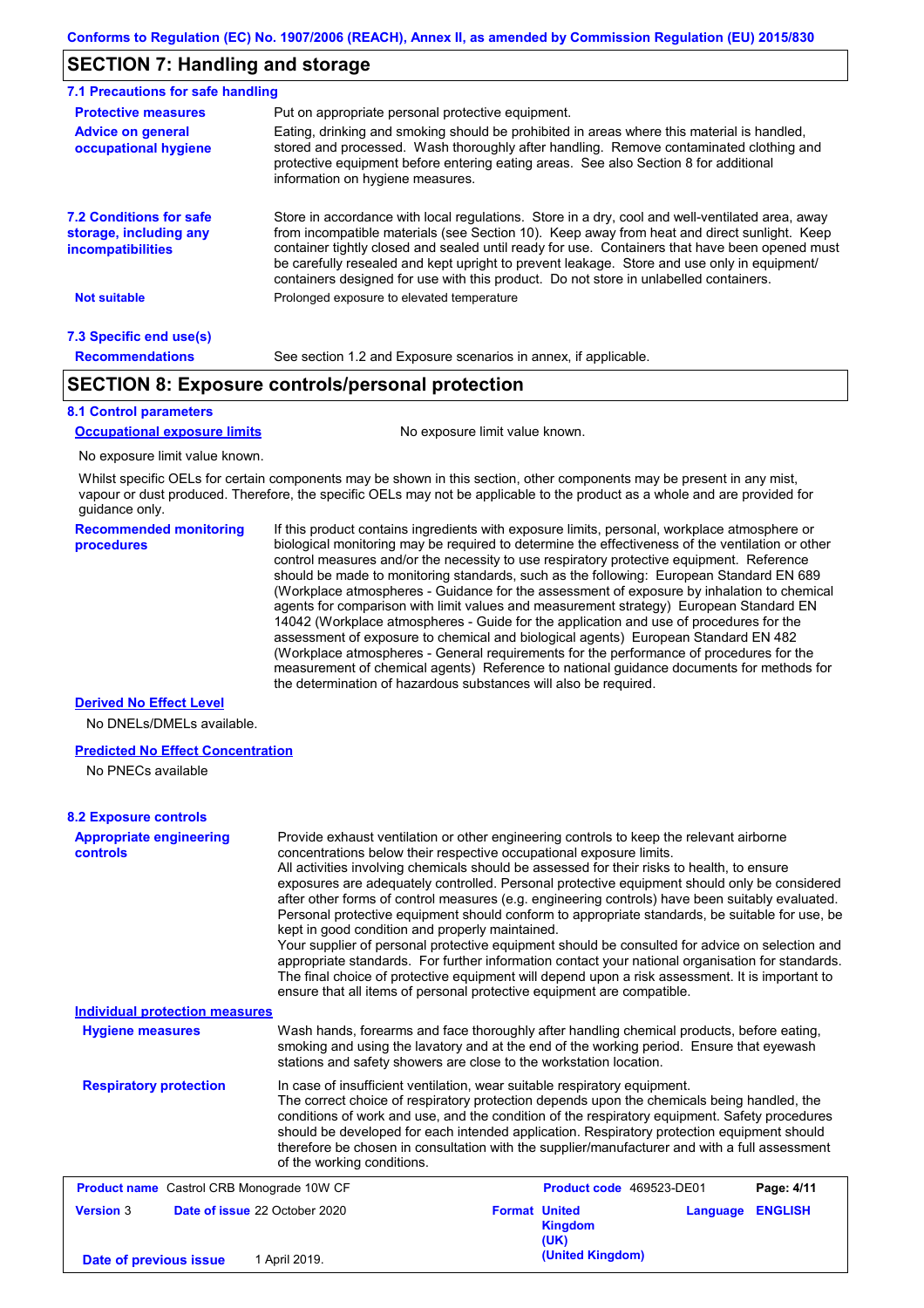# **SECTION 8: Exposure controls/personal protection**

|                                                      | $5 - 11$ . The component contribution of the control of $\alpha$                                                                                                      |                                                                                                                                                                                                                                                                                                                                                                                                                                                                                                                                                                                                                                                   |  |                         |  |  |
|------------------------------------------------------|-----------------------------------------------------------------------------------------------------------------------------------------------------------------------|---------------------------------------------------------------------------------------------------------------------------------------------------------------------------------------------------------------------------------------------------------------------------------------------------------------------------------------------------------------------------------------------------------------------------------------------------------------------------------------------------------------------------------------------------------------------------------------------------------------------------------------------------|--|-------------------------|--|--|
| <b>Eye/face protection</b><br><b>Skin protection</b> | Safety glasses with side shields.                                                                                                                                     |                                                                                                                                                                                                                                                                                                                                                                                                                                                                                                                                                                                                                                                   |  |                         |  |  |
| <b>Hand protection</b>                               | <b>General Information:</b>                                                                                                                                           |                                                                                                                                                                                                                                                                                                                                                                                                                                                                                                                                                                                                                                                   |  |                         |  |  |
|                                                      |                                                                                                                                                                       | Because specific work environments and material handling practices vary, safety procedures<br>should be developed for each intended application. The correct choice of protective gloves<br>depends upon the chemicals being handled, and the conditions of work and use. Most gloves<br>provide protection for only a limited time before they must be discarded and replaced (even the<br>best chemically resistant gloves will break down after repeated chemical exposures).                                                                                                                                                                  |  |                         |  |  |
|                                                      | a full assessment of the working conditions.                                                                                                                          | Gloves should be chosen in consultation with the supplier / manufacturer and taking account of                                                                                                                                                                                                                                                                                                                                                                                                                                                                                                                                                    |  |                         |  |  |
|                                                      | Recommended: Nitrile gloves.<br><b>Breakthrough time:</b>                                                                                                             |                                                                                                                                                                                                                                                                                                                                                                                                                                                                                                                                                                                                                                                   |  |                         |  |  |
|                                                      |                                                                                                                                                                       | Breakthrough time data are generated by glove manufacturers under laboratory test conditions<br>and represent how long a glove can be expected to provide effective permeation resistance. It<br>is important when following breakthrough time recommendations that actual workplace<br>conditions are taken into account. Always consult with your glove supplier for up-to-date<br>technical information on breakthrough times for the recommended glove type.<br>Our recommendations on the selection of gloves are as follows:                                                                                                                |  |                         |  |  |
|                                                      | Continuous contact:                                                                                                                                                   |                                                                                                                                                                                                                                                                                                                                                                                                                                                                                                                                                                                                                                                   |  |                         |  |  |
|                                                      | can be obtained.<br>replacement regimes are determined and adhered to.                                                                                                | Gloves with a minimum breakthrough time of 240 minutes, or >480 minutes if suitable gloves<br>If suitable gloves are not available to offer that level of protection, gloves with shorter<br>breakthrough times may be acceptable as long as appropriate glove maintenance and                                                                                                                                                                                                                                                                                                                                                                    |  |                         |  |  |
|                                                      | Short-term / splash protection:                                                                                                                                       |                                                                                                                                                                                                                                                                                                                                                                                                                                                                                                                                                                                                                                                   |  |                         |  |  |
|                                                      | Recommended breakthrough times as above.<br>be determined and rigorously followed.                                                                                    | It is recognised that for short-term, transient exposures, gloves with shorter breakthrough times<br>may commonly be used. Therefore, appropriate maintenance and replacement regimes must                                                                                                                                                                                                                                                                                                                                                                                                                                                        |  |                         |  |  |
|                                                      | <b>Glove Thickness:</b>                                                                                                                                               |                                                                                                                                                                                                                                                                                                                                                                                                                                                                                                                                                                                                                                                   |  |                         |  |  |
|                                                      |                                                                                                                                                                       | For general applications, we recommend gloves with a thickness typically greater than 0.35 mm.                                                                                                                                                                                                                                                                                                                                                                                                                                                                                                                                                    |  |                         |  |  |
|                                                      |                                                                                                                                                                       | It should be emphasised that glove thickness is not necessarily a good predictor of glove<br>resistance to a specific chemical, as the permeation efficiency of the glove will be dependent<br>on the exact composition of the glove material. Therefore, glove selection should also be based<br>on consideration of the task requirements and knowledge of breakthrough times.<br>Glove thickness may also vary depending on the glove manufacturer, the glove type and the<br>glove model. Therefore, the manufacturers' technical data should always be taken into account<br>to ensure selection of the most appropriate glove for the task. |  |                         |  |  |
|                                                      | for specific tasks. For example:                                                                                                                                      | Note: Depending on the activity being conducted, gloves of varying thickness may be required                                                                                                                                                                                                                                                                                                                                                                                                                                                                                                                                                      |  |                         |  |  |
|                                                      |                                                                                                                                                                       | • Thinner gloves (down to 0.1 mm or less) may be required where a high degree of manual<br>dexterity is needed. However, these gloves are only likely to give short duration protection and<br>would normally be just for single use applications, then disposed of.                                                                                                                                                                                                                                                                                                                                                                              |  |                         |  |  |
|                                                      | • Thicker gloves (up to 3 mm or more) may be required where there is a mechanical (as well<br>as a chemical) risk i.e. where there is abrasion or puncture potential. |                                                                                                                                                                                                                                                                                                                                                                                                                                                                                                                                                                                                                                                   |  |                         |  |  |
| <b>Skin and body</b>                                 | Use of protective clothing is good industrial practice.<br>product.                                                                                                   | Personal protective equipment for the body should be selected based on the task being<br>performed and the risks involved and should be approved by a specialist before handling this<br>Cotton or polyester/cotton overalls will only provide protection against light superficial<br>contamination that will not soak through to the skin. Overalls should be laundered on a regular<br>basis. When the risk of skin exposure is high (e.g. when cleaning up spillages or if there is a                                                                                                                                                         |  |                         |  |  |
|                                                      | will be required.                                                                                                                                                     | risk of splashing) then chemical resistant aprons and/or impervious chemical suits and boots                                                                                                                                                                                                                                                                                                                                                                                                                                                                                                                                                      |  |                         |  |  |
| <b>Product name</b> Castrol CRB Monograde 10W CF     |                                                                                                                                                                       | Product code 469523-DE01                                                                                                                                                                                                                                                                                                                                                                                                                                                                                                                                                                                                                          |  | Page: 5/11              |  |  |
| <b>Version 3</b>                                     | Date of issue 22 October 2020                                                                                                                                         | <b>Format United</b><br><b>Kingdom</b><br>(UK)                                                                                                                                                                                                                                                                                                                                                                                                                                                                                                                                                                                                    |  | <b>Language ENGLISH</b> |  |  |
| Date of previous issue                               | 1 April 2019.                                                                                                                                                         | (United Kingdom)                                                                                                                                                                                                                                                                                                                                                                                                                                                                                                                                                                                                                                  |  |                         |  |  |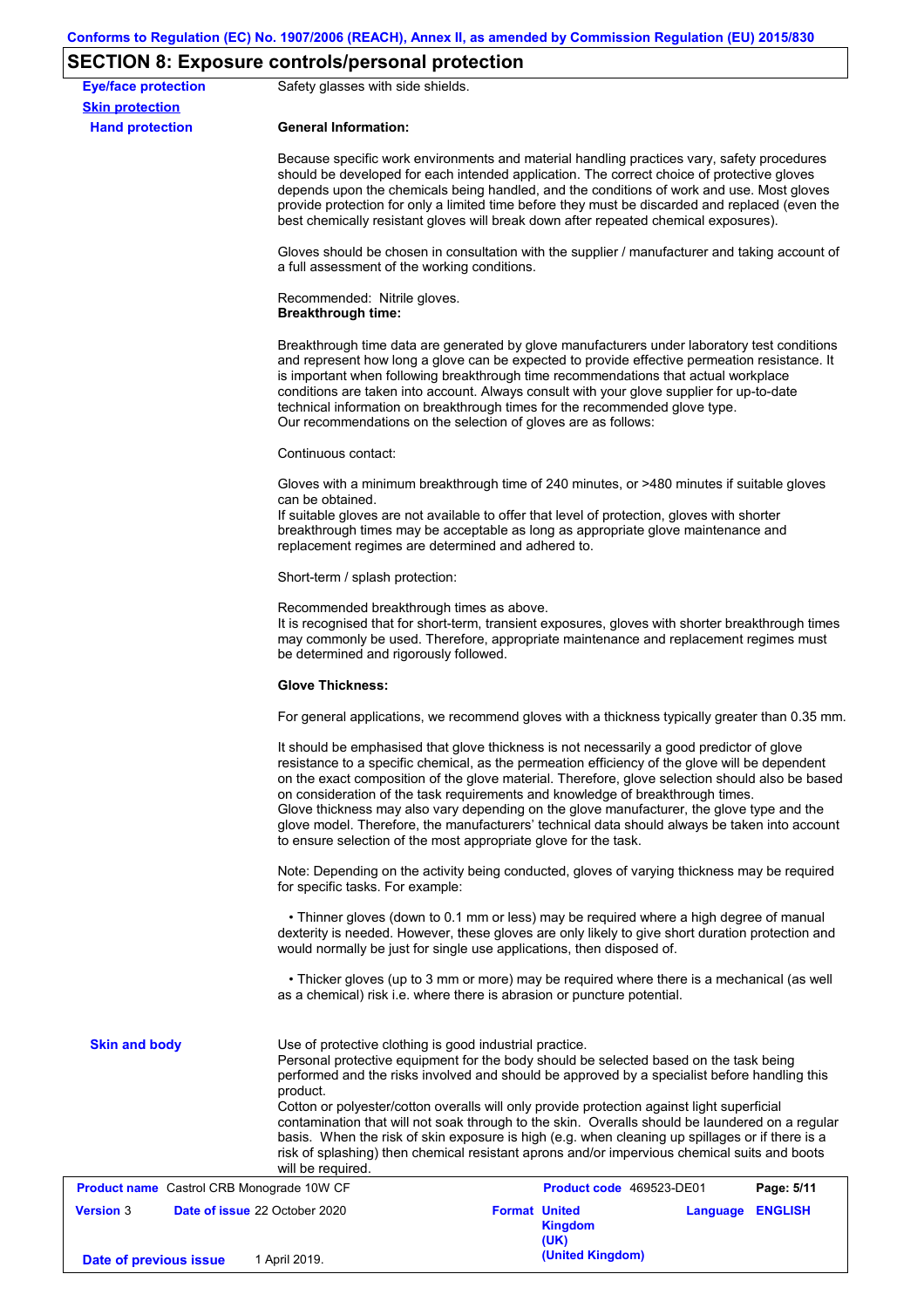# **SECTION 8: Exposure controls/personal protection**

| <b>Refer to standards:</b>                | Respiratory protection: EN 529<br>Gloves: EN 420, EN 374<br>Eye protection: EN 166<br>Filtering half-mask: EN 149<br>Filtering half-mask with valve: EN 405<br>Half-mask: EN 140 plus filter<br>Full-face mask: EN 136 plus filter<br>Particulate filters: EN 143<br>Gas/combined filters: EN 14387                           |
|-------------------------------------------|-------------------------------------------------------------------------------------------------------------------------------------------------------------------------------------------------------------------------------------------------------------------------------------------------------------------------------|
| <b>Environmental exposure</b><br>controls | Emissions from ventilation or work process equipment should be checked to ensure they<br>comply with the requirements of environmental protection legislation. In some cases, fume<br>scrubbers, filters or engineering modifications to the process equipment will be necessary to<br>reduce emissions to acceptable levels. |

# **SECTION 9: Physical and chemical properties**

**9.1 Information on basic physical and chemical properties**

| <b>Appearance</b>                                      |                                                                                                                                                    |
|--------------------------------------------------------|----------------------------------------------------------------------------------------------------------------------------------------------------|
| <b>Physical state</b>                                  | Liquid.                                                                                                                                            |
| <b>Colour</b>                                          | Amber.                                                                                                                                             |
| <b>Odour</b>                                           | Not available.                                                                                                                                     |
| <b>Odour threshold</b>                                 | Not available.                                                                                                                                     |
| pH                                                     | Not available.                                                                                                                                     |
| <b>Melting point/freezing point</b>                    | Not available.                                                                                                                                     |
| Initial boiling point and boiling<br>range             | Not available.                                                                                                                                     |
| <b>Pour point</b>                                      | $-45 °C$                                                                                                                                           |
| <b>Flash point</b>                                     | Closed cup: 211°C (411.8°F) [Pensky-Martens.]                                                                                                      |
| <b>Evaporation rate</b>                                | Not available.                                                                                                                                     |
| <b>Flammability (solid, gas)</b>                       | Not available.                                                                                                                                     |
| <b>Upper/lower flammability or</b><br>explosive limits | Not available.                                                                                                                                     |
| <b>Vapour pressure</b>                                 | Not available.                                                                                                                                     |
| <b>Vapour density</b>                                  | Not available.                                                                                                                                     |
| <b>Relative density</b>                                | Not available.                                                                                                                                     |
| <b>Density</b>                                         | <1000 kg/m <sup>3</sup> (<1 g/cm <sup>3</sup> ) at 15 <sup>°</sup> C                                                                               |
| <b>Solubility(ies)</b>                                 | insoluble in water.                                                                                                                                |
| <b>Partition coefficient: n-octanol/</b><br>water      | Not available.                                                                                                                                     |
| <b>Auto-ignition temperature</b>                       | Not available.                                                                                                                                     |
| <b>Decomposition temperature</b>                       | Not available.                                                                                                                                     |
| <b>Viscosity</b>                                       | Kinematic: 39.08 mm <sup>2</sup> /s (39.08 cSt) at $40^{\circ}$ C<br>Kinematic: 4.1 to 7.5 mm <sup>2</sup> /s (4.1 to 7.5 cSt) at 100 $^{\circ}$ C |
| <b>Explosive properties</b>                            | Not available.                                                                                                                                     |
| <b>Oxidising properties</b>                            | Not available.                                                                                                                                     |

## **9.2 Other information**

No additional information.

| <b>SECTION 10: Stability and reactivity</b>       |                                                                                                                                                                         |                      |                                 |          |                |
|---------------------------------------------------|-------------------------------------------------------------------------------------------------------------------------------------------------------------------------|----------------------|---------------------------------|----------|----------------|
| <b>10.1 Reactivity</b>                            | No specific test data available for this product. Refer to Conditions to avoid and Incompatible<br>materials for additional information.                                |                      |                                 |          |                |
| <b>10.2 Chemical stability</b>                    | The product is stable.                                                                                                                                                  |                      |                                 |          |                |
| <b>10.3 Possibility of</b><br>hazardous reactions | Under normal conditions of storage and use, hazardous reactions will not occur.<br>Under normal conditions of storage and use, hazardous polymerisation will not occur. |                      |                                 |          |                |
| <b>10.4 Conditions to avoid</b>                   | Avoid all possible sources of ignition (spark or flame).                                                                                                                |                      |                                 |          |                |
| <b>Product name</b> Castrol CRB Monograde 10W CF  |                                                                                                                                                                         |                      | <b>Product code</b> 469523-DE01 |          | Page: 6/11     |
| <b>Version 3</b>                                  | Date of issue 22 October 2020                                                                                                                                           | <b>Format United</b> | Kingdom<br>(UK)                 | Language | <b>ENGLISH</b> |
| Date of previous issue                            | 1 April 2019.                                                                                                                                                           |                      | (United Kingdom)                |          |                |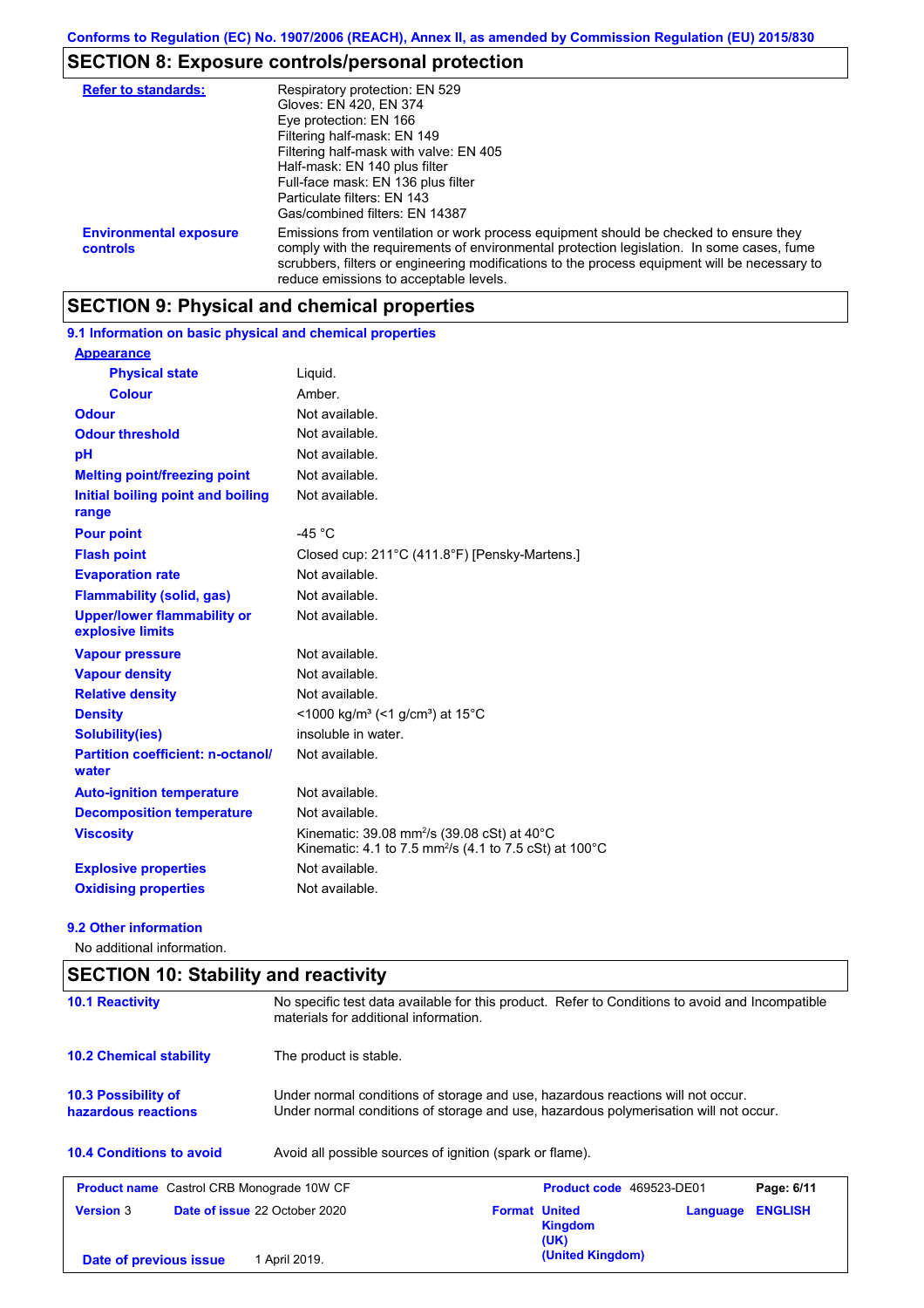|                                                    | Conforms to Regulation (EC) No. 1907/2006 (REACH), Annex II, as amended by Commission Regulation (EU) 2015/830                                                                                                                                                                                                                                                                                           |
|----------------------------------------------------|----------------------------------------------------------------------------------------------------------------------------------------------------------------------------------------------------------------------------------------------------------------------------------------------------------------------------------------------------------------------------------------------------------|
| <b>SECTION 10: Stability and reactivity</b>        |                                                                                                                                                                                                                                                                                                                                                                                                          |
| 10.5 Incompatible materials                        | Reactive or incompatible with the following materials: oxidising materials.                                                                                                                                                                                                                                                                                                                              |
| <b>10.6 Hazardous</b><br>decomposition products    | Under normal conditions of storage and use, hazardous decomposition products should not be<br>produced.                                                                                                                                                                                                                                                                                                  |
| <b>SECTION 11: Toxicological information</b>       |                                                                                                                                                                                                                                                                                                                                                                                                          |
| 11.1 Information on toxicological effects          |                                                                                                                                                                                                                                                                                                                                                                                                          |
| <b>Acute toxicity estimates</b>                    |                                                                                                                                                                                                                                                                                                                                                                                                          |
| Not available.                                     |                                                                                                                                                                                                                                                                                                                                                                                                          |
| <b>Information on likely</b><br>routes of exposure | Routes of entry anticipated: Dermal, Inhalation.                                                                                                                                                                                                                                                                                                                                                         |
| <b>Potential acute health effects</b>              |                                                                                                                                                                                                                                                                                                                                                                                                          |
| <b>Inhalation</b>                                  | Vapour inhalation under ambient conditions is not normally a problem due to low vapour<br>pressure.                                                                                                                                                                                                                                                                                                      |
| <b>Ingestion</b>                                   | No known significant effects or critical hazards.                                                                                                                                                                                                                                                                                                                                                        |
| <b>Skin contact</b>                                | Defatting to the skin. May cause skin dryness and irritation.                                                                                                                                                                                                                                                                                                                                            |
| <b>Eye contact</b>                                 | No known significant effects or critical hazards.                                                                                                                                                                                                                                                                                                                                                        |
|                                                    | Symptoms related to the physical, chemical and toxicological characteristics                                                                                                                                                                                                                                                                                                                             |
| <b>Inhalation</b>                                  | No specific data.                                                                                                                                                                                                                                                                                                                                                                                        |
| <b>Ingestion</b>                                   | No specific data.                                                                                                                                                                                                                                                                                                                                                                                        |
| <b>Skin contact</b>                                | Adverse symptoms may include the following:<br>irritation<br>dryness<br>cracking                                                                                                                                                                                                                                                                                                                         |
| <b>Eye contact</b>                                 | No specific data.                                                                                                                                                                                                                                                                                                                                                                                        |
|                                                    | Delayed and immediate effects as well as chronic effects from short and long-term exposure                                                                                                                                                                                                                                                                                                               |
| <b>Inhalation</b>                                  | Overexposure to the inhalation of airborne droplets or aerosols may cause irritation of the<br>respiratory tract.                                                                                                                                                                                                                                                                                        |
| <b>Ingestion</b>                                   | Ingestion of large quantities may cause nausea and diarrhoea.                                                                                                                                                                                                                                                                                                                                            |
| <b>Skin contact</b>                                | Prolonged or repeated contact can defat the skin and lead to irritation and/or dermatitis.                                                                                                                                                                                                                                                                                                               |
| <b>Eye contact</b>                                 | Potential risk of transient stinging or redness if accidental eye contact occurs.                                                                                                                                                                                                                                                                                                                        |
| <b>Potential chronic health effects</b>            |                                                                                                                                                                                                                                                                                                                                                                                                          |
| General                                            | USED ENGINE OILS<br>Combustion products resulting from the operation of internal combustion engines contaminate<br>engine oils during use. Used engine oil may contain hazardous components which have the<br>potential to cause skin cancer. Frequent or prolonged contact with all types and makes of used<br>engine oil must therefore be avoided and a high standard of personal hygiene maintained. |
| <b>Carcinogenicity</b>                             | No known significant effects or critical hazards.                                                                                                                                                                                                                                                                                                                                                        |
| <b>Mutagenicity</b>                                | No known significant effects or critical hazards.                                                                                                                                                                                                                                                                                                                                                        |
| <b>Developmental effects</b>                       | No known significant effects or critical hazards.                                                                                                                                                                                                                                                                                                                                                        |
| <b>Fertility effects</b>                           | No known significant effects or critical hazards.                                                                                                                                                                                                                                                                                                                                                        |

## **SECTION 12: Ecological information**

**12.1 Toxicity Environmental hazards** Not classified as dangerous

## **12.2 Persistence and degradability**

Expected to be biodegradable.

## **12.3 Bioaccumulative potential**

This product is not expected to bioaccumulate through food chains in the environment.

## **12.4 Mobility in soil**

| <b>Soil/water partition</b><br><b>coefficient (Koc)</b> | Not available.                                   |                                                                              |
|---------------------------------------------------------|--------------------------------------------------|------------------------------------------------------------------------------|
| <b>Mobility</b>                                         |                                                  | Spillages may penetrate the soil causing ground water contamination.         |
|                                                         | <b>Product name</b> Castrol CRB Monograde 10W CF | <b>Product code</b> 469523-DE01<br>Page: 7/11                                |
| <b>Version 3</b>                                        | Date of issue 22 October 2020                    | <b>ENGLISH</b><br><b>Format United</b><br>Language<br><b>Kingdom</b><br>(UK) |
| Date of previous issue                                  | 1 April 2019.                                    | (United Kingdom)                                                             |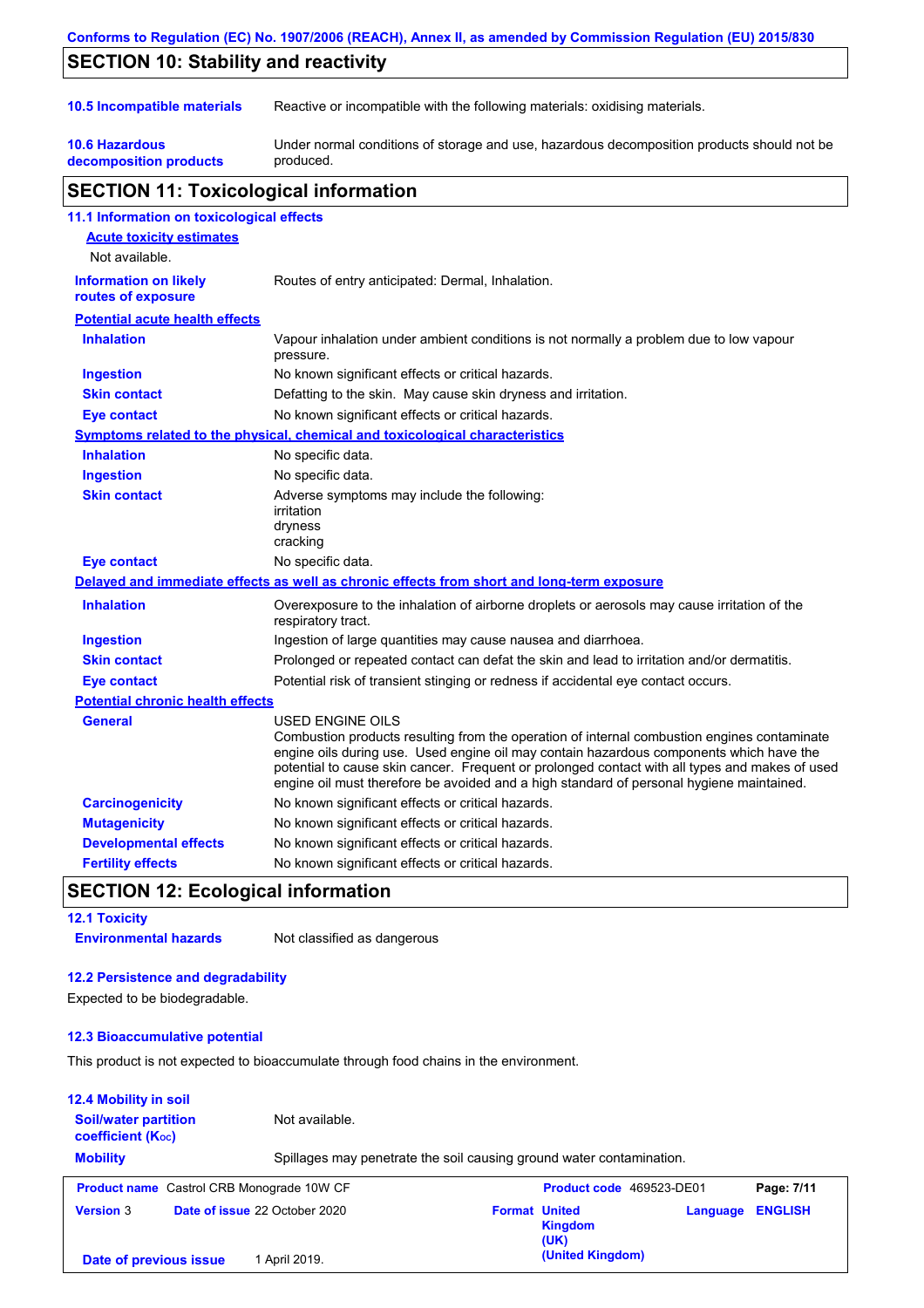## **SECTION 12: Ecological information**

### **12.5 Results of PBT and vPvB assessment**

Product does not meet the criteria for PBT or vPvB according to Regulation (EC) No. 1907/2006, Annex XIII.

### **12.6 Other adverse effects**

**Other ecological information**

Spills may form a film on water surfaces causing physical damage to organisms. Oxygen transfer could also be impaired.

## **SECTION 13: Disposal considerations**

## **13.1 Waste treatment methods**

#### **Product**

**Methods of disposal**

Where possible, arrange for product to be recycled. Dispose of via an authorised person/ licensed waste disposal contractor in accordance with local regulations.

# **Hazardous waste** Yes.

|  | European waste catalogue (EWC) |  |
|--|--------------------------------|--|
|  |                                |  |

| Waste code | <b>Waste designation</b>                                                                                                     |  |  |
|------------|------------------------------------------------------------------------------------------------------------------------------|--|--|
| $130205*$  | mineral-based non-chlorinated engine, gear and lubricating oils                                                              |  |  |
|            | However, deviation from the intended use and/or the presence of any patential contaminante move require an elternative worte |  |  |

However, deviation from the intended use and/or the presence of any potential contaminants may require an alternative waste disposal code to be assigned by the end user.

### **Packaging**

**Methods of disposal Special precautions** Where possible, arrange for product to be recycled. Dispose of via an authorised person/ licensed waste disposal contractor in accordance with local regulations. This material and its container must be disposed of in a safe way. Empty containers or liners may retain some product residues. Avoid dispersal of spilt material and runoff and contact with soil, waterways, drains and sewers. **References** Commission 2014/955/EU Directive 2008/98/EC

## **SECTION 14: Transport information**

|                                           | <b>ADR/RID</b> | <b>ADN</b>     | <b>IMDG</b>    | <b>IATA</b>    |
|-------------------------------------------|----------------|----------------|----------------|----------------|
| 14.1 UN number                            | Not regulated. | Not regulated. | Not regulated. | Not regulated. |
| 14.2 UN proper<br>shipping name           |                |                |                |                |
| <b>14.3 Transport</b><br>hazard class(es) |                |                | ۰              |                |
| 14.4 Packing<br>group                     |                |                | -              |                |
| 14.5<br><b>Environmental</b><br>hazards   | INo.           | No.            | No.            | No.            |
| <b>Additional</b><br>information          |                |                | -              |                |

**14.6 Special precautions for user** Not available.

**14.7 Transport in bulk according to Annex II of Marpol and the IBC Code** Not available.

| <b>Product name</b> Castrol CRB Monograde 10W CF |                                      | Product code 469523-DE01                | Page: 8/11                 |
|--------------------------------------------------|--------------------------------------|-----------------------------------------|----------------------------|
| <b>Version 3</b>                                 | <b>Date of issue 22 October 2020</b> | <b>Format United</b><br>Kingdom<br>(UK) | <b>ENGLISH</b><br>Language |
| Date of previous issue                           | 1 April 2019.                        | (United Kingdom)                        |                            |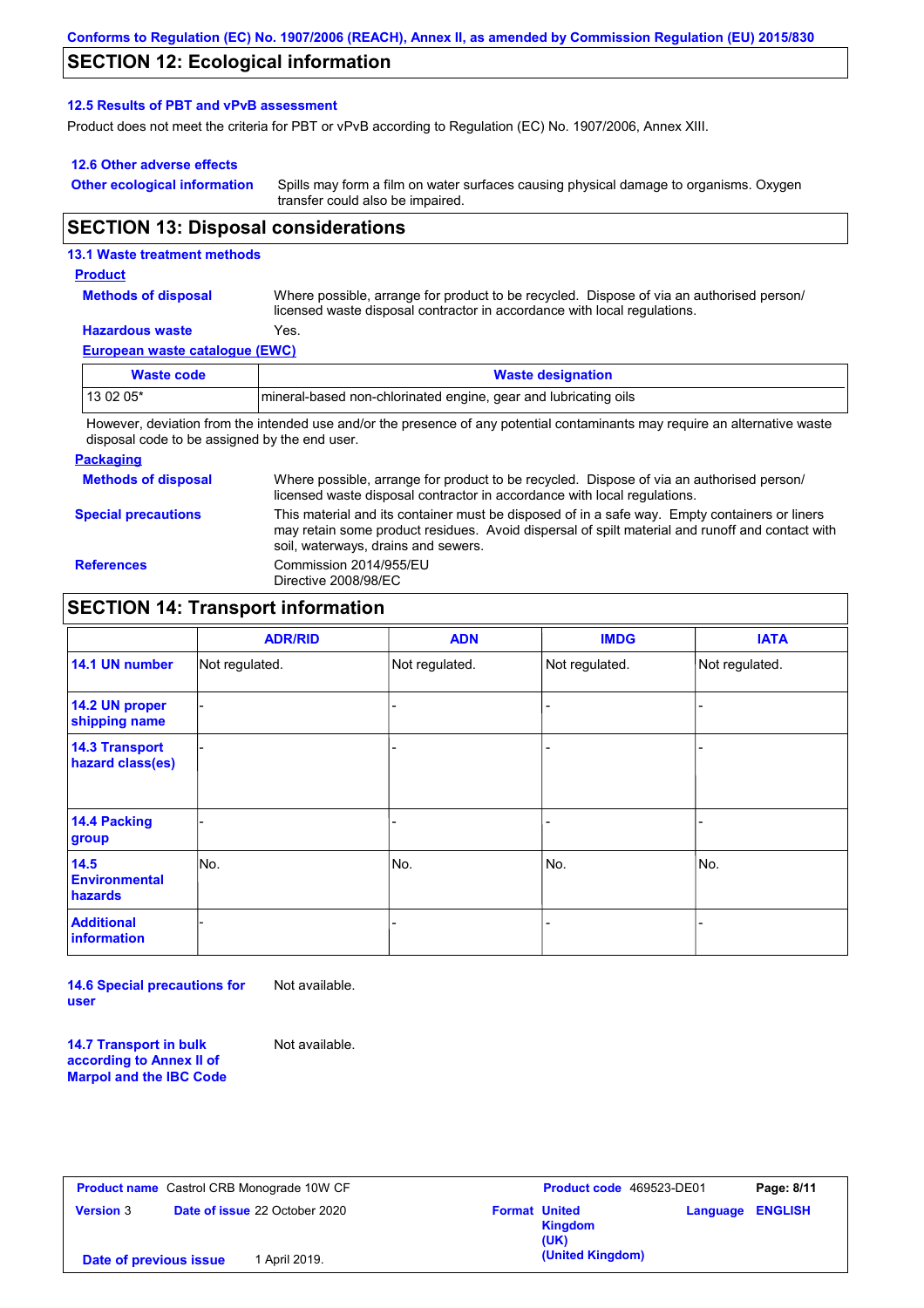# **SECTION 15: Regulatory information**

|                                                                                                   | 15.1 Safety, health and environmental regulations/legislation specific for the substance or mixture                            |
|---------------------------------------------------------------------------------------------------|--------------------------------------------------------------------------------------------------------------------------------|
| EU Regulation (EC) No. 1907/2006 (REACH)                                                          |                                                                                                                                |
| Annex XIV - List of substances subject to authorisation                                           |                                                                                                                                |
| <b>Annex XIV</b>                                                                                  |                                                                                                                                |
| None of the components are listed.                                                                |                                                                                                                                |
| <b>Substances of very high concern</b>                                                            |                                                                                                                                |
| None of the components are listed.                                                                |                                                                                                                                |
| <b>Other regulations</b>                                                                          |                                                                                                                                |
| <b>REACH Status</b>                                                                               | The company, as identified in Section 1, sells this product in the EU in compliance with the<br>current requirements of REACH. |
| <b>United States inventory</b><br>(TSCA 8b)                                                       | All components are active or exempted.                                                                                         |
| <b>Australia inventory (AICS)</b>                                                                 | All components are listed or exempted.                                                                                         |
| <b>Canada inventory</b>                                                                           | All components are listed or exempted.                                                                                         |
| <b>China inventory (IECSC)</b>                                                                    | All components are listed or exempted.                                                                                         |
| <b>Japan inventory (ENCS)</b>                                                                     | All components are listed or exempted.                                                                                         |
| <b>Korea inventory (KECI)</b>                                                                     | All components are listed or exempted.                                                                                         |
| <b>Philippines inventory</b><br>(PICCS)                                                           | All components are listed or exempted.                                                                                         |
| <b>Taiwan Chemical</b><br><b>Substances Inventory</b><br>(TCSI)                                   | All components are listed or exempted.                                                                                         |
| Ozone depleting substances (1005/2009/EU)<br>Not listed.                                          |                                                                                                                                |
| Prior Informed Consent (PIC) (649/2012/EU)<br>Not listed.                                         |                                                                                                                                |
| <b>EU - Water framework directive - Priority substances</b><br>Mone of the components are listed. |                                                                                                                                |
| <b>Seveso Directive</b>                                                                           |                                                                                                                                |
| This product is not controlled under the Seveso Directive.                                        |                                                                                                                                |
|                                                                                                   |                                                                                                                                |

| <b>15.2 Chemical safety</b> | A Chemical Safety Assessment has been carried out for one or more of the substances within  |
|-----------------------------|---------------------------------------------------------------------------------------------|
| assessment                  | this mixture. A Chemical Safety Assessment has not been carried out for the mixture itself. |

# **SECTION 16: Other information**

| Date of previous issue                           |                                                                                                                                                                           | 1 April 2019.                                                                                                                                                                                                                                                                  |                                                                                                                                                                                                                                                                                                                                                                                                                                                                                                                                                                                                                                                                                                       | <b>Kingdom</b><br>(UK)<br>(United Kingdom) |          |                |
|--------------------------------------------------|---------------------------------------------------------------------------------------------------------------------------------------------------------------------------|--------------------------------------------------------------------------------------------------------------------------------------------------------------------------------------------------------------------------------------------------------------------------------|-------------------------------------------------------------------------------------------------------------------------------------------------------------------------------------------------------------------------------------------------------------------------------------------------------------------------------------------------------------------------------------------------------------------------------------------------------------------------------------------------------------------------------------------------------------------------------------------------------------------------------------------------------------------------------------------------------|--------------------------------------------|----------|----------------|
| <b>Version 3</b>                                 |                                                                                                                                                                           | Date of issue 22 October 2020                                                                                                                                                                                                                                                  | <b>Format United</b>                                                                                                                                                                                                                                                                                                                                                                                                                                                                                                                                                                                                                                                                                  |                                            | Language | <b>ENGLISH</b> |
| <b>Product name</b> Castrol CRB Monograde 10W CF |                                                                                                                                                                           |                                                                                                                                                                                                                                                                                |                                                                                                                                                                                                                                                                                                                                                                                                                                                                                                                                                                                                                                                                                                       | Product code 469523-DE01                   |          | Page: 9/11     |
|                                                  |                                                                                                                                                                           | CAS = Chemical Abstracts Service<br>CSA = Chemical Safety Assessment<br>CSR = Chemical Safety Report<br>DMEL = Derived Minimal Effect Level<br>DNEL = Derived No Effect Level<br>ES = Exposure Scenario<br>EWC = European Waste Catalogue<br>IBC = Intermediate Bulk Container | CLP = Classification, Labelling and Packaging Regulation [Regulation (EC) No. 1272/2008]<br>EINECS = European Inventory of Existing Commercial chemical Substances<br>EUH statement = CLP-specific Hazard statement<br>GHS = Globally Harmonized System of Classification and Labelling of Chemicals<br>IATA = International Air Transport Association<br>IMDG = International Maritime Dangerous Goods<br>LogPow = logarithm of the octanol/water partition coefficient<br>MARPOL = International Convention for the Prevention of Pollution From Ships, 1973 as<br>modified by the Protocol of 1978. ("Marpol" = marine pollution)<br>OECD = Organisation for Economic Co-operation and Development |                                            |          |                |
|                                                  | ADR = The European Agreement concerning the International Carriage of Dangerous Goods by<br>Road<br>ATE = Acute Toxicity Estimate<br><b>BCF</b> = Bioconcentration Factor |                                                                                                                                                                                                                                                                                |                                                                                                                                                                                                                                                                                                                                                                                                                                                                                                                                                                                                                                                                                                       |                                            |          |                |
| <b>Abbreviations and acronyms</b>                |                                                                                                                                                                           | ADN = European Provisions concerning the International Carriage of Dangerous Goods by<br>Inland Waterway                                                                                                                                                                       |                                                                                                                                                                                                                                                                                                                                                                                                                                                                                                                                                                                                                                                                                                       |                                            |          |                |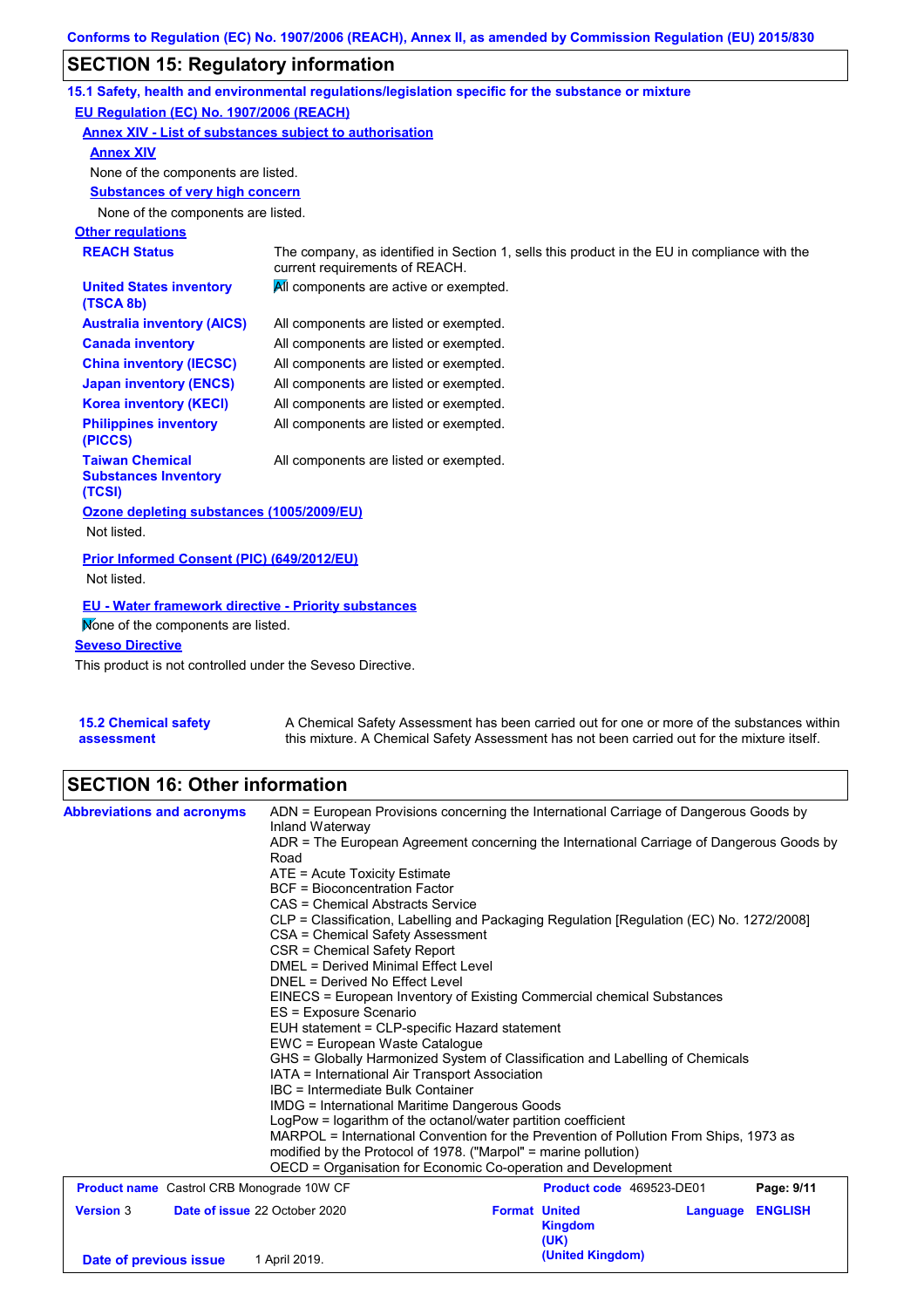## **SECTION 16: Other information**

PBT = Persistent, Bioaccumulative and Toxic PNEC = Predicted No Effect Concentration REACH = Registration, Evaluation, Authorisation and Restriction of Chemicals Regulation [Regulation (EC) No. 1907/2006] RID = The Regulations concerning the International Carriage of Dangerous Goods by Rail RRN = REACH Registration Number SADT = Self-Accelerating Decomposition Temperature SVHC = Substances of Very High Concern STOT-RE = Specific Target Organ Toxicity - Repeated Exposure STOT-SE = Specific Target Organ Toxicity - Single Exposure TWA = Time weighted average UN = United Nations UVCB = Complex hydrocarbon substance VOC = Volatile Organic Compound vPvB = Very Persistent and Very Bioaccumulative Varies = may contain one or more of the following 64741-88-4 / RRN 01-2119488706-23, 64741-89-5 / RRN 01-2119487067-30, 64741-95-3 / RRN 01-2119487081-40, 64741-96-4/ RRN 01-2119483621-38, 64742-01-4 / RRN 01-2119488707-21, 64742-44-5 / RRN 01-2119985177-24, 64742-45-6, 64742-52-5 / RRN 01-2119467170-45, 64742-53-6 / RRN 01-2119480375-34, 64742-54-7 / RRN 01-2119484627-25, 64742-55-8 / RRN 01-2119487077-29, 64742-56-9 / RRN 01-2119480132-48, 64742-57-0 / RRN 01-2119489287-22, 64742-58-1, 64742-62-7 / RRN 01-2119480472-38, 64742-63-8, 64742-65-0 / RRN 01-2119471299-27, 64742-70-7 / RRN 01-2119487080-42, 72623-85-9 / RRN 01-2119555262-43, 72623-86-0 / RRN 01-2119474878-16, 72623-87-1 / RRN 01-2119474889-13

#### **Procedure used to derive the classification according to Regulation (EC) No. 1272/2008 [CLP/GHS]**

| <b>Classification</b>                                  |                            | <b>Justification</b> |
|--------------------------------------------------------|----------------------------|----------------------|
| Not classified.                                        |                            |                      |
| <b>Full text of abbreviated H</b><br><b>statements</b> | Mot applicable.            |                      |
| <b>Full text of classifications</b><br>[CLP/GHS]       | Mot applicable.            |                      |
| <b>History</b>                                         |                            |                      |
| Date of issue/ Date of<br><b>revision</b>              | 22/10/2020.                |                      |
| Date of previous issue                                 | 01/04/2019.                |                      |
| <b>Prepared by</b>                                     | <b>Product Stewardship</b> |                      |

### **Indicates information that has changed from previously issued version.**

#### **Notice to reader**

All reasonably practicable steps have been taken to ensure this data sheet and the health, safety and environmental information contained in it is accurate as of the date specified below. No warranty or representation, express or implied is made as to the accuracy or completeness of the data and information in this data sheet.

The data and advice given apply when the product is sold for the stated application or applications. You should not use the product other than for the stated application or applications without seeking advice from BP Group.

It is the user's obligation to evaluate and use this product safely and to comply with all applicable laws and regulations. The BP Group shall not be responsible for any damage or injury resulting from use, other than the stated product use of the material, from any failure to adhere to recommendations, or from any hazards inherent in the nature of the material. Purchasers of the product for supply to a third party for use at work, have a duty to take all necessary steps to ensure that any person handling or using the product is provided with the information in this sheet. Employers have a duty to tell employees and others who may be affected of any hazards described in this sheet and of any precautions that should be taken. You can contact the BP Group to ensure that this document is the most current available. Alteration of this document is strictly prohibited.

| <b>Product name</b> Castrol CRB Monograde 10W CF |                                      | <b>Product code</b> 469523-DE01 |                        | Page: 10/11 |                |
|--------------------------------------------------|--------------------------------------|---------------------------------|------------------------|-------------|----------------|
| <b>Version 3</b>                                 | <b>Date of issue 22 October 2020</b> | <b>Format United</b>            | <b>Kingdom</b><br>(UK) | Language    | <b>ENGLISH</b> |
| Date of previous issue                           | 1 April 2019.                        |                                 | (United Kingdom)       |             |                |